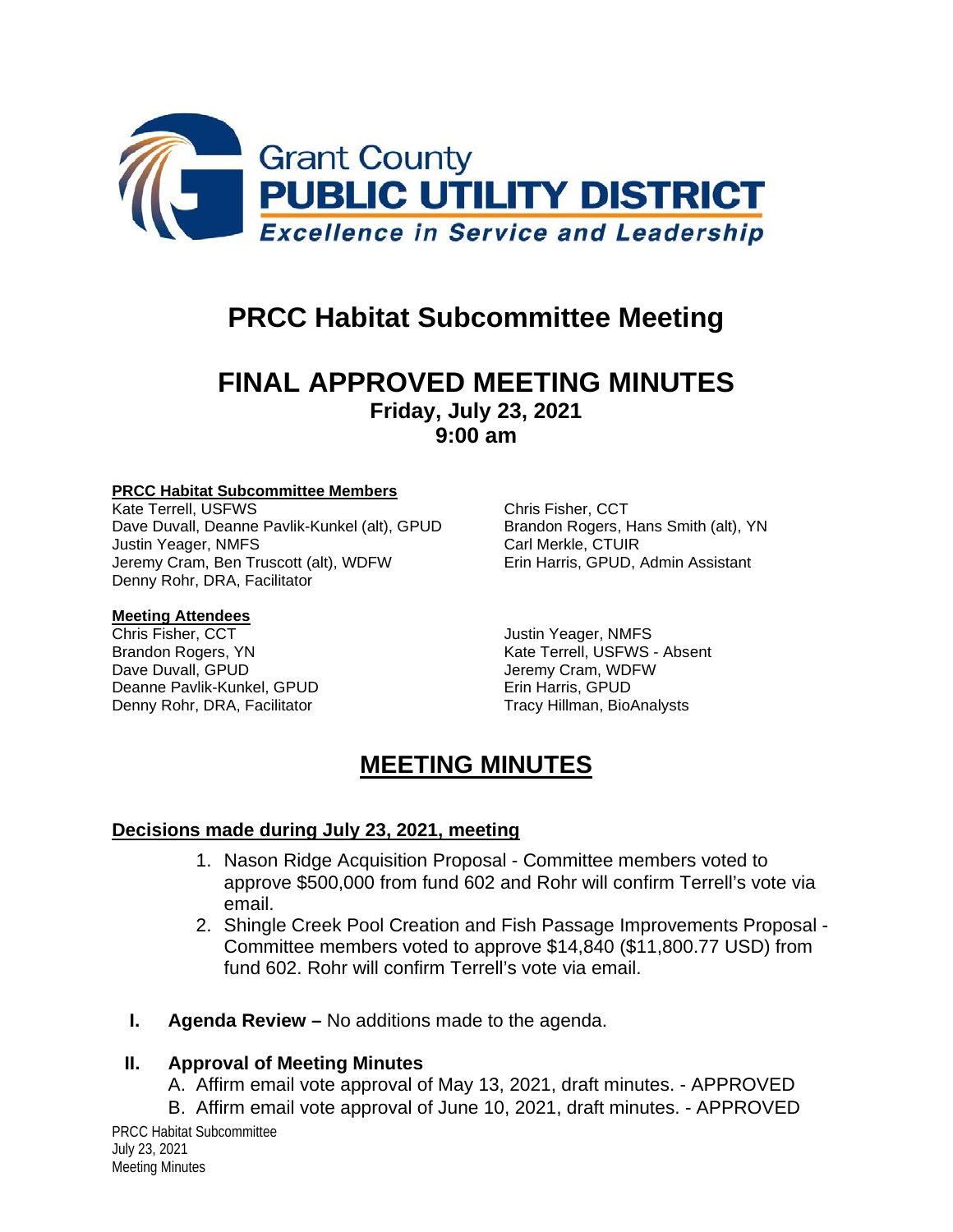### **III. Action Items Review from June 10, 2021, meeting**

- 1. Duvall will contact Rohr regarding conducting an email vote for approval of the May 13, 2021, draft meeting minutes. - **Completed**
- 2. ORRI Restoration of the channelized VDS section in Okanagan Falls, Fisher to provide language directing funds specifically used for riffle structures below VDS. - **Completed**
- 3. Nason Ridge Acquisition, Rogers will follow up regarding Kaputa providing a copy of the MOU after today's (6/10/2021) meeting. - **Completed**
- 4. Nason Ridge Acquisition, Rogers will notify Kaputa and Mathews to expect questions from members and that the Habitat Subcommittee's decision was deferred. - **Completed**
- 5. Barkley Irrigation Company Permanent Point of Diversion Wilson Property Options Discussion, Yeager will communicate the Habitat Subcommittee's decision and recommendations. – **In Progress**
- 6. Mardini (now Jawa) Property Fisher will notify Fleming the Habitat Subcommittee is requesting additional information and follow-up discussion before potential interest can be assessed. - **Completed**
- 7. Anderson Acquisition UBC Batie Habitat Project, Duvall will complete the contracting process once the May Habitat Subcommittee minutes have been approved. – **In Progress**
- **IV. Habitat and NNI Funds Report Q1 / Q2 -** Duvall shared that Harris has worked with Grant PUD accounting to perform a comprehensive review on all the Habitat and NNI agreement budgets and expenditures to date. A meeting is scheduled on 8/2 for Duvall and Harris to meet with Grant PUD accounting and an updated Q2 report should be available in August for distribution.
- **V. DECISION ITEM: Shingle Creek Pool Creation and Fish Passage Improvements Proposal** – Fisher described a proposal by ONA in Shingle Creek in which fish passage issues are occurring because of a hanging weir that was previously installed. During low flows particularly in the fall, migrating fish have difficulty reaching spawning grounds over the structure, located about a mile upstream of the Shingle Creek/Okanagan River confluence. Fisher responded to several questions by the committee regarding the weir origin, multiple project phases, species usage, and funding allocation. Canadian funding would be used first. After discussion, the PRCC HSC approved the request for \$14,840 (US equivalency of \$11,800.77) from Fund 602. Rohr will confirm with Terrell regarding the vote. Decision- PRCC HSC approved Shingle Creek Barrier Removal in the amount of \$11,800.77 from Fund 602.
- **VI. Nason Ridge Acquisition Proposal –** Rogers started the Nason Ridge Acquisition discussion by recapping the proposal and response from Chelan County Natural Resources (CCNR) which included answers that the PRCC had previously submitted. Most of the issues raised by the PRCC HSC had been resolved except for the road density which was the focus of the following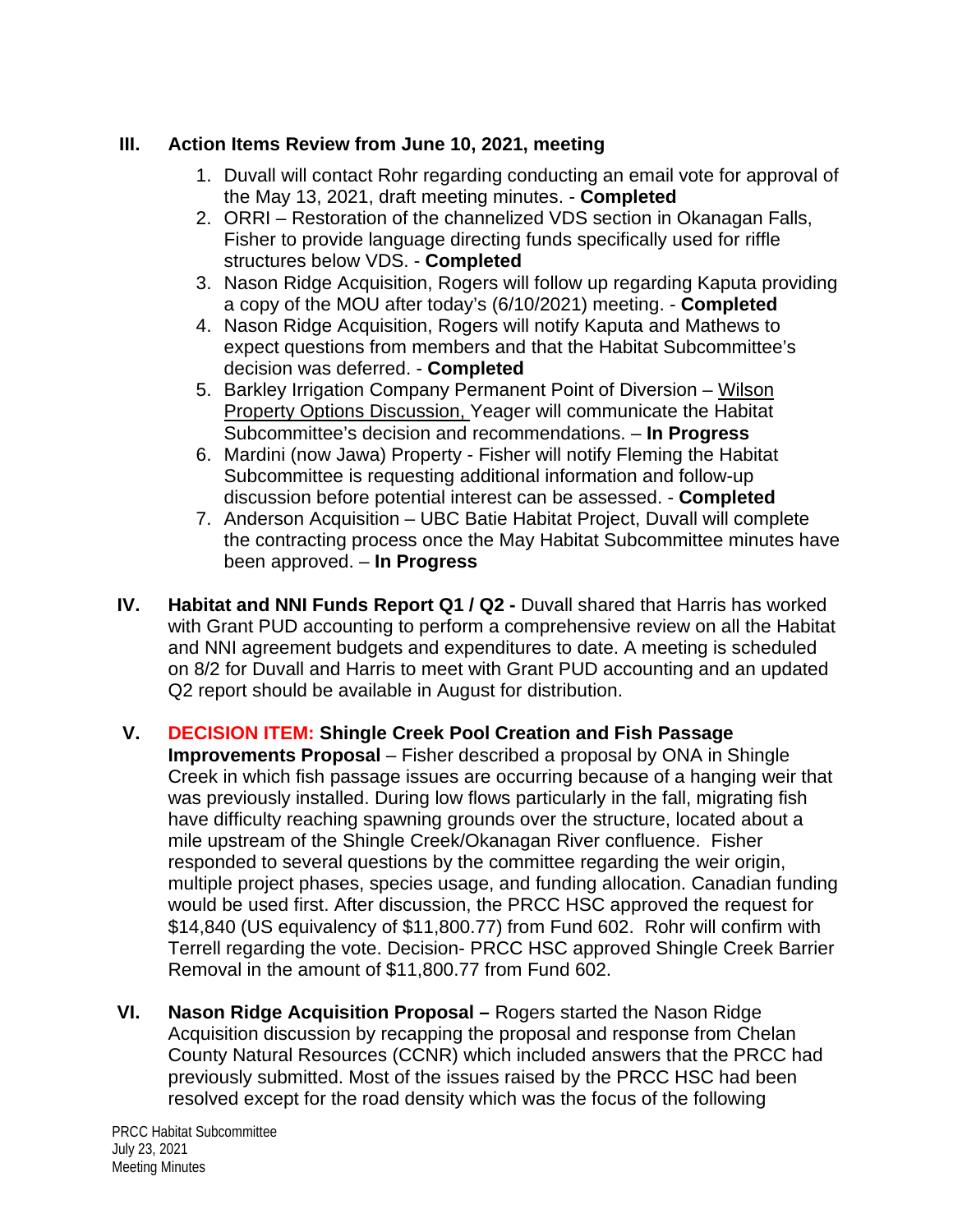discussion. Primary and secondary community egress in emergency situations was also a concern. There was still some uncertainty as to what exactly was being acquired and if there was enough fish benefit overall. Rogers responded that through the stewardship plan (which a committee member may join) the riparian and upland areas can be managed differently. After further discussion, the PRCC HSC did not feel there was enough fish value to fund the full amount requested but agreed to fund the same amount at the HCP - Tributary committee, \$500,000. The PRCC HSC approved up to \$500,000 towards the Nason Ridge acquisition from Fund 602. Decision-the PRCC HSC approved up to \$500,000 for the Nason Ridge acquisition pending approval from Terrell (Rohr action item).

- **VII. Barkley Irrigation Company Permanent Point of Diversion – Wilson Property Options Discussion –** Yeager shared he received a landowner agreement from Chris Johnson with the Methow Salmon Recovery Foundation (MSRF) but Trout Unlimited (TU) wants to confirm what the restoration plan is first before signing the agreement. Trout Unlimited would like to see a proposed design prior to proceeding with signing the Landowner Agreement. Yeager will continue to work with MSRF and TU.
- **VIII. Jawa Property Acquisition Proposal, CDLT –** Fisher reported that he spoke with Mickey Fleming about the 7-acre land parcel that the PRCC HSC did not previously agree to fund, located on either side of land owned by CDLT and Western Rivers. Fleming and the current landowner discussed the possibility of purchasing the parcel after the appraisal is completed by Rees. Involved parties should be considering two options for the appraisal: one with no access and one with access. With increasing land costs, the appraisal may be higher than the original purchase price of \$144,000. Mr. Jawa wants to build on his land and asked Fleming in lieu of building on the 7-acre parcel, does CDLT own another parcel for exchange. Mickey Fleming informed Mr. Jawa they did not have a parcel that small. Fisher shared CDLT should have a new appraisal that would be available for the August meeting. Rogers informally talked with their attorney regarding access, and it was uncertain whether a judge would allow a private property owner legal access in WA state if an easement was on the property. A spec sheet has not been submitted to the PRCC HSC but may be forthcoming after the appraisal is completed.

Anderson Acquisition-Duvall reported that when working through the Anderson Acquisition with MSRF, the issue of potentially transferring the title to another entity came up. In this case, MSRF specifically mentioned WDFW. Cram reported that he does not work directly with the land management staff at WDFW but would investigate the situation further. To be completely transparent, Duvall wanted to remind the PRCC HSC of the language approved regarding reselling of property.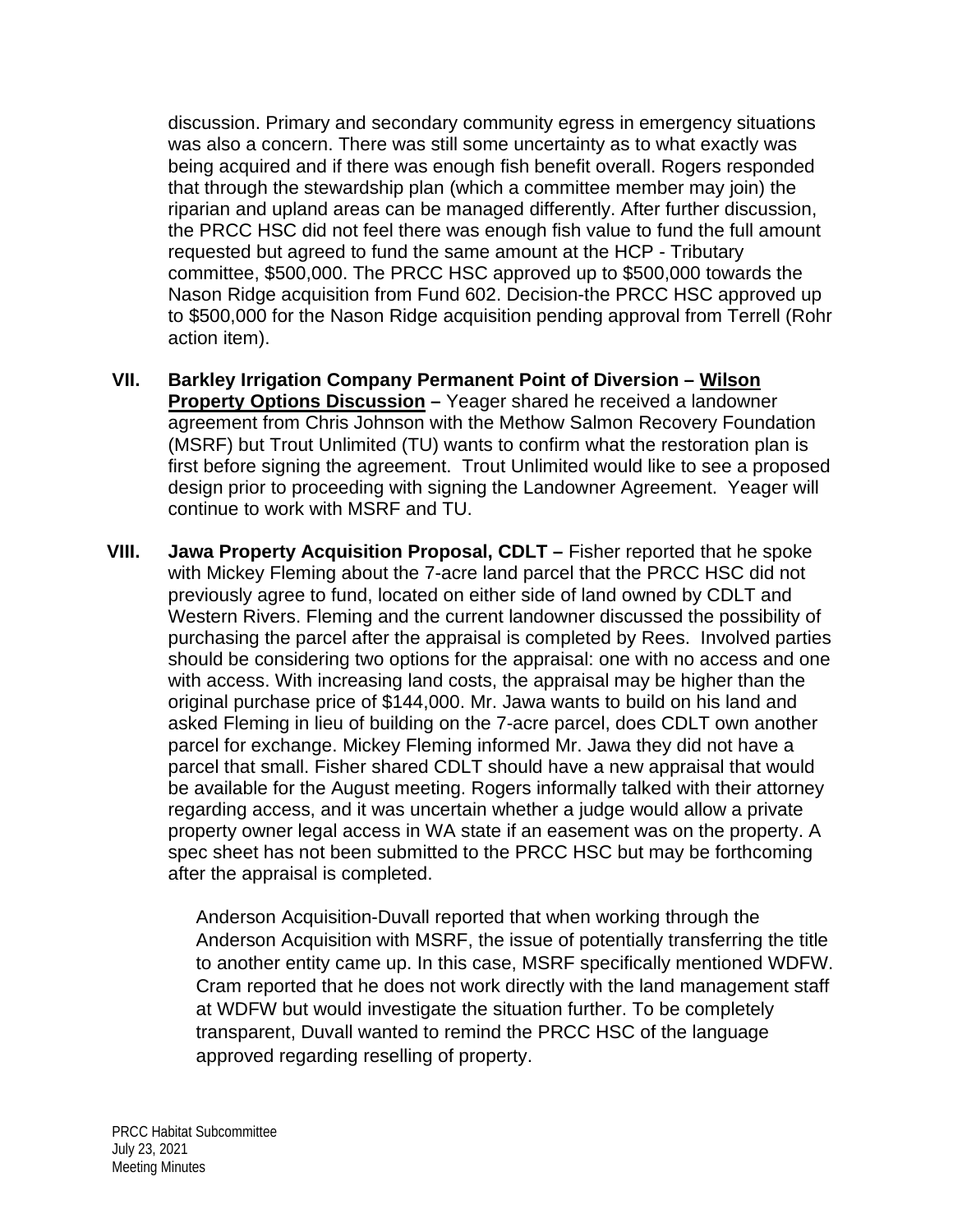**24. Reselling of Property** -The PRCC-HSC may specify additional protections that should be attached to the title. If Contractor intends to transfer the property to a third party, Contractor must obtain approval from the PRCCHSC who shall approve the transfer of the property in advance, which approval shall not be unreasonably withheld, and property cannot be sold until the specified protections are legally attached to the title. If Contractor desires to sell all or any portion of the property for non-habitat use, Contractor must obtain approval from the PRCCHSC, and the parties will agree in advance on a formula for reimbursement to PRCCHSC of a proportionate share of its investment in the property.

**IX. Habitat Policies and Procedures Document Review –** Rohr reported that considerable time was spent explaining the Habitat Policy document he and Duvall have been working on during facilitation discussions with Hillman. Rohr also committed to finalizing the document and working with Duvall on the transition prior to stepping away from PRCC HSC facilitation. Duvall shared that he envisions the Habitat Policy as a living document and expects it to be modified as future decisions are made by the committee. Hillman will use it for meeting facilitation as well as the 2009 Habitat Plan. Rogers expressed appreciation for both the Policy Document and bringing more framework into the committee while maintaining the flexibility to move quickly when needed. The PRCC HSC agreed to take the necessary time to review the Policy document once completed and distributed.

#### **Project Updates**

- A. **McIntyre Dam - Fish Jumping Efficiency –** No update
- B. **Shuttleworth Creek Projects –** No update
- C. **Lower Wenatchee Instream Flow Enhancement Project, Phase II –** No update
- D. **Funding Activities of Barkley Irrigation Company Permanent Point of Diversion – Wilson Property Options Discussion –** No update
- E. **Skaha Dam Fish Passage Project –** No update
- F. **Weyco (Weyerhauser) Mill Creek Land Acquisition – CDLT Developmental Funding / Final Acquisition –** No update
- G. **Icicle-Peshastin Irrigation District Fish Screen Proposal –** No update
- H. **Final Construction for Floodplain Re-engagement - Penticton Channel Culvert Proposal –** No update
- I. **Assessment of Sediment Chemistry behind Enloe Dam on the Similkameen River, Okanogan County, Washington –** No update